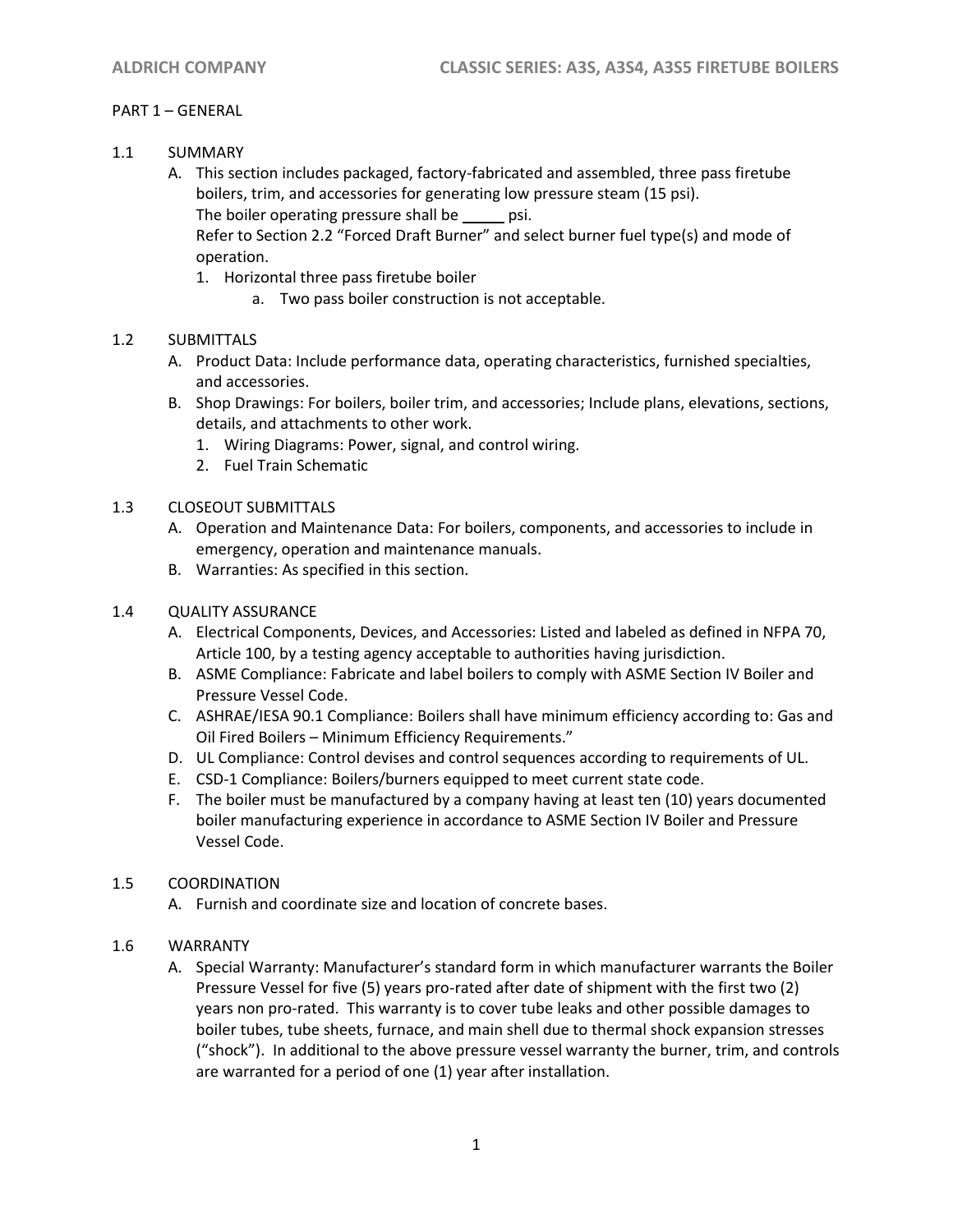# PART 2 – PRODUCTS

#### 2.1 HORIZONTAL THREE PASS FIRETUBE BOILER

- A. Basis of Design Product: Subject to compliance with requirements, provide products as listed:
	- 1. Aldrich Company Manufactured in Wyoming, IL, Model:
- B. Description: Factory packaged and firetested firetube boiler complete with gas burner, gas train, and controls mounted and wired, skid mounted requiring only supply, return, fuel, blowdown, electrical and vent connections.
- C. Fabricate base and attachment to pressure vessel with reinforcement strong enough to resist boiler movement during a seismic event when boiler base is anchored to building structure.
- D. Design: Modified Scotch design "Scotch Box" with straight steel tubes with a minimum wall thickness of .105".

Three passes with wet-back design. Boilers not of the wetback design are not allowed. Include the following:

- 1. Handholes or inspection tappings for water-side inspection.
- 2. Lifting lugs on to of boiler.
- 3. Minimum 1" drain valve
- 4. Tappings or flanges for supply and return connections
- E. U-Type Flex Joint: The furnace must incorporate a "U-Type" flex joint. The "U-Type" flex joint burner port to furnace minimizes the effects of differential stress as the boiler furnace expands at a greater rate than the firetubes during operation. Boilers with other types of furnace to front tube sheet construction are not allowed. Boiler designs with furnaces that extend through the front tube sheet are not acceptable.
- F. Front and Rear Smokeboxes: Sealed with heat-resistant gaskets and fastened with lugs and cap screws and designed so tubes and flues are fully accessible for inspection or cleaning when doors are open.
- G. Rear Access Door: Constructed with ceramic fiber insulation in door construction.
- H. Boiler Casing: The external surfaces shall be covered with a minimum of 1" mineral fiber insulation encased within an 18 gauge steel jacket.

## 2.2 FORCED DRAFT BURNER

- A. Basis of Design Product: Subject to compliance with requirements, provide products as listed:
	- 1. Power Flame, Model:
- B. Code Compliance: UL, CSD-1
- C. Available Fuels:

Select from the following: Natural gas, LP gas, #2 oil, combination gas/#2 oil or digester gas. D. Mode of Operation:

- Select from the following: On-Off, Low-High-Off, Low-High-Low, Full Modulation
- E. Burner must be factory mounted and wired including control panel.
- F. Blower: Forward-curved centrifugal fan integral to burner, directly driven by motor.
- G. Gas Train: Control devices shall comply with requirements in ASME CSD-1 and UL. Gas train to include pilot shut-off valve, regulator, pilot solenoid valve, intermittent electric spark pilot ignition with 100 percent main valve and pilot safety shutoff with electronic ultra violet supervision of burner flame (flame rod not acceptable).